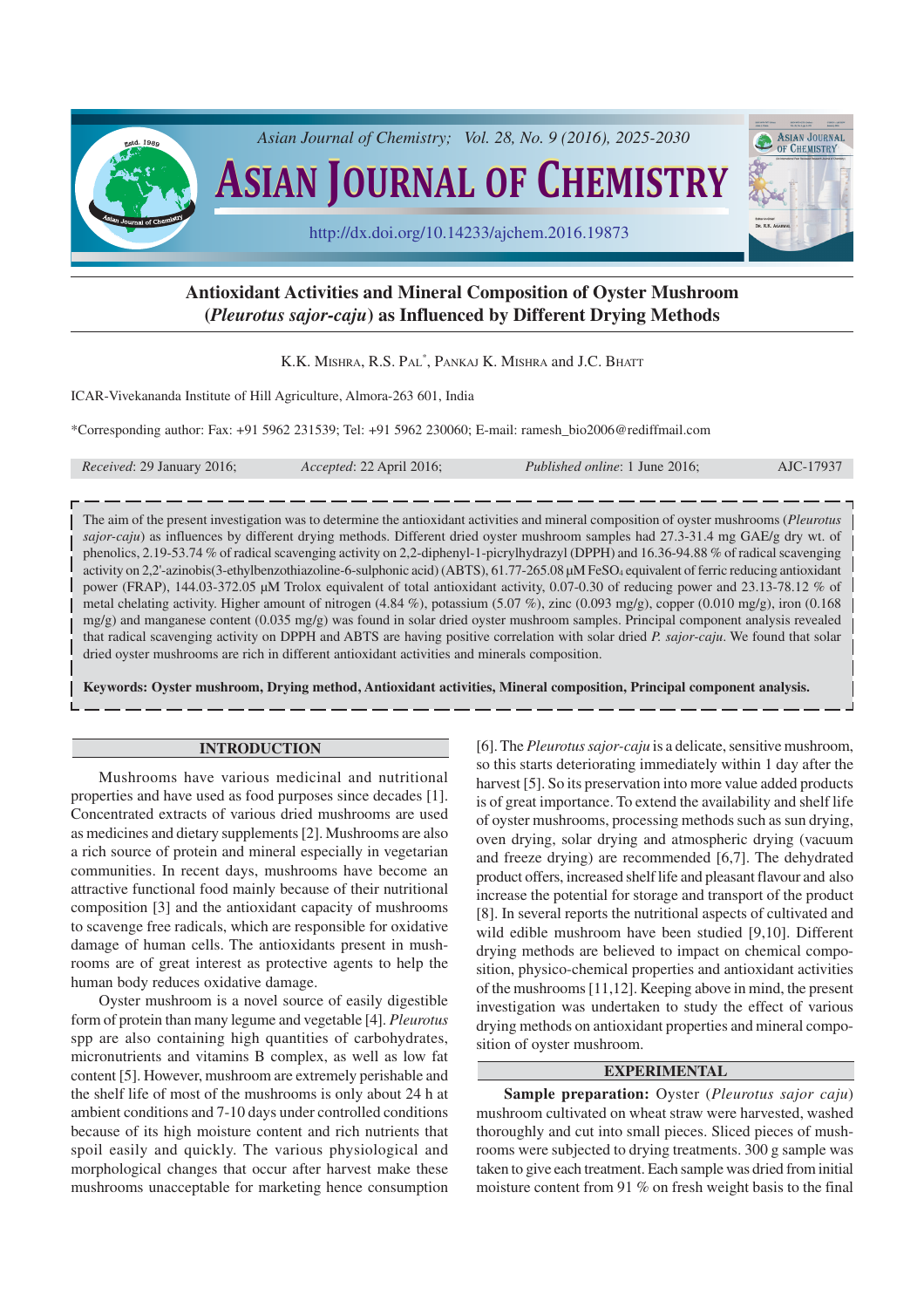moisture content, 10 % on dry weight basis following the standard methodology [13,14]. The dried mushrooms were stored in a vaccum desiccator in a cool place until further analysis.

**Extraction of dried mushroom samples:** Each mushroom sample (1.5 g) was extracted by stirring with 20 mL methanol and double distilled water separately at 25 °C, 150 rpm for 12 h and filtered through Whatman filter paper No. 1. The extraction was repeated again. The extracts were mixed, filtrated and diluted upto 50 mL with methanol and double distilled water separately. The extract solutions were stored in amber bottles at 4 °C served as the working solution (30 mg/ mL) for determination of total phenolics and antioxidant activity.

**Determination of total polyphenol:** Total polyphenol in the mushroom samples was estimated by a spectrophotometric assay, as described by Singleton and Rossi with minor modifications [15]. Briefly, 1 mL of mushroom extract (10 mg/mL) was taken and into it, 1 mL of Folin and Ciocalteu's phenol reagent was added. After 3 min, 1 mL of 20 %  $Na<sub>2</sub>CO<sub>3</sub>$  solution was added to the reaction and the final volume of the reaction was adjusted to 10 mL with distilled water. The reaction tubes was kept in dark for 90 min and then the absorbance was taken by Thermo scientific chemito spectra scan UV 2600 spectrophotometer at 725 nm. Gallic acid was used to calculate the standard curve (1-80  $\mu$ g/mL). The results were mean values  $\pm$ standard deviations and expressed as mg of gallic acid equivalent (GAE)/g of extract.

**Determination of radical scavenging activity on DPPH:** Radical scavenging activity (RSA) on 2,2-diphenyl-1-picrylhydrazyl (DPPH) was determined by spectrophotometric method as described by Brand-Williams *et al.* [16]. The stock solution containing 24 mg of DPPH in 100 mL of methanol was prepared and stored at -20 °C and the working solution was prepared by mixing 10 mL stock solution with 45 mL methanol to get an absorbance of  $1.17 \pm 0.02$  units at 515 nm. Mushroom extract (150 µL) of various concentrations (5-25 mg/mL) were allowed to react with 2850 µL of DPPH working solution for 24 h in dark and afterwards absorbance was taken at 515 nm. Butylated hydroxy toluene was used as a reference and radical scavenging activity was calculated as a percentage of DPPH free radical:

RSA on DPPH 
$$
(\%) = \frac{(A_{\text{control}} - A_{\text{sample}})}{A_{\text{control}}} \times 100
$$

where, Asample is the absorbance of the sample solution and Acontrol is the absorbance of the DPPH solution without sample. The extract concentration providing 50 % inhibition  $(EC_{50})$ was calculated for scavenging activity comparison.

**Determination of radical scavenging activity on ABTS:** The radical scavenging activity (RSA) on ABTS was determined by the method of Arnao *et al.* [17] with minor modification. Stock solutions; 7.0 mM ABTS and 2.3 mM ammonium persulfate, were prepared. The working solution was prepared by mixing both the stock solutions in equal quantities and keep the working solution for 12 h in dark then working solution was diluted four times with methanol to get an absorbance of  $0.9 \pm 0.02$  units at 745 nm. 200 µL of sample extract of different concentrations (5-25 mg/mL) were allowed to react with 2 mL

of the freshly prepared ABTS solution for 0.5 h in dark condition and read the samples in spectrophotometer at 745 nm. Butylated hydroxy toluene was used as a reference and the percentage inhibition was calculated by the equation:

RSA on ABTS (
$$
\%
$$
) =  $\frac{(A_{\text{control}} - A_{\text{sample}})}{A_{\text{control}}}$  × 100

where, A<sub>sample</sub> is the absorbance of the sample solution and Acontrol is the absorbance of the DPPH solution without sample. The extract concentration providing 50 % inhibition  $(EC_{50})$ was calculated for scavenging activity comparison.

**Determination of ferric reducing antioxidant power (FRAP):** The FRAP assay was done according to the standard methodology with some modifications [18]. The stock solutions 300 mM acetate buffer (3.1 g  $C_2H_3NaO_2·3H_2O$  and 16 mL C2H4O2; pH 3.6), 10 mM 2,4,6-tripyridyl-*s*-triazine solution in 40 mM HCl and 20 mM FeCl<sub>3</sub> $\cdot$ 6H<sub>2</sub>O solution were prepared. The fresh working FRAP solution was prepared by mixing 25 mL acetate buffer, 2.5 mL 2,4,6-tripyridyl-*s*-triazine solution and 2.5 mL FeCl<sub>3</sub>·6H<sub>2</sub>O solution and warmed at 37  $^{\circ}$ C before use. Mushroom extracts (150 µL) of different concentrations (5-25 mg/mL) were allowed to react with 2850 µL of the FRAP solution for 30 min in dark condition and absorbance of the coloured product were taken at 593 nm. A standard curve was prepared by addition of ferrous sulfate heptahydrate to the FRAP reagent. The results were expressed in µM equivalent to  $FeSO<sub>4</sub>·7H<sub>2</sub>O$  as  $FRAP$  value.

**Determination of total antioxidant activity:** The total antioxidant activity (TA) of mushroom extracts was estimated using the phosphomolybdenum method [19] based on the reduction of Mo(VI) to Mo(V) by the sample analyte and subsequent formation of specific green phosphate/Mo(V) compounds. A 0.3 mL aliquot of extract solution (5-25 mg/mL) combined with 2.7 mL of the reagent solution (0.6 M sulfuric acid, 28 mM sodium phosphate and 4 mM ammonium molybdate) was capped and incubated in a boiling water bath at 95 °C for 90 min. Samples were allowed to cool at room temperature and absorbance was measured at 695 nm. For the blank, 0.3 mL methanol/double distilled water was mixed with 2.7 mL of the reagent. A standard curve of Trolox (10-100 µM) was prepared and total antioxidant activity was expressed as µM Trolox equivalent.

**Reducing power assay:** The reducing power was determined as per standard methodology [20]. Various concentrations (5-25 mg/mL) of methanolic/aqueous extracts (200 µL) were taken and volume was made up upto 1 mL by distilled water, then added 2.5 mL of sodium phosphate buffer (0.2 M, pH 6.6) and 2.5 mL of 1 % potassium ferricyanide. The resulting mixture was kept at 50 °C for 20 min. Then in the reaction mixture, 2.5 mL of 10 % trichloroacetic acid (w/v) were added and centrifuged at 3000 rpm for 10 min. The upper layer (2.5 mL) was taken and mixed with 2.5 mL of de-ionized water and 0.5 mL of 0.1 % of ferric chloride. The absorbance was measured at 700 nm; higher absorbance indicates higher reducing power. The extract concentration providing 0.5 of absorbance  $(EC_{50})$  was calculated. Butylated hydroxy toluene was used as standard.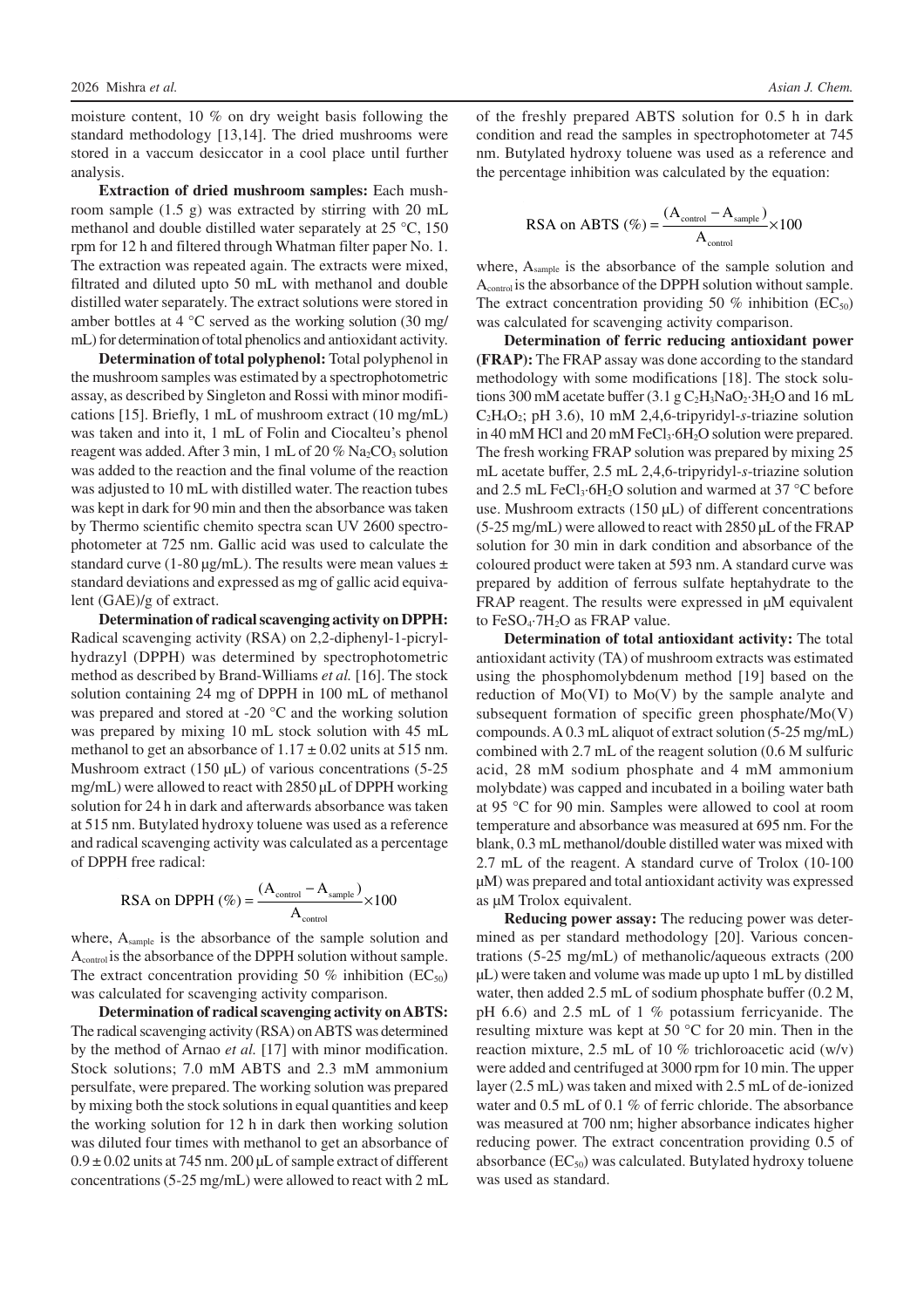**Determination of metal chelating activity:** The chelation of ferrous ions by mushroom extract was determined using modified method [21]. The sample (0.5 mL) of different concentrations (5-25 mg/mL) was added to a solution of 2 mM  $FeCl<sub>2</sub> (0.05 mL)$ . The reaction was initiated by the addition of 5 mM ferrozine (0.2 mL). The mixture was shaken vigorously, kept at room temperature for 10 min and absorbance of the resulting solution was measured at 562 nm. The metal chelating activity (MCA) was calculated according to the following equation:

$$
\text{MetaI chelating activity } (\%) = \frac{(A_{\text{control}} - A_{\text{sample}})}{A_{\text{control}}} \times 100
$$

where,  $A_{\text{sample}}$  is the absorbance of the solution recorded during addition of extract/reference at a particular level and A<sub>control</sub> is the absorbance of the  $FeCl<sub>2</sub>$  and ferrozine solution without addition of extract. The extract concentration providing 50 % metal chelation  $(EC_{50})$  was calculated for comparison.

**Mineral analysis:** The oven-dried mushroom samples were ground to pass through a 0.2 mm sieve for estimation of nitrogen (N) content in Kjeltec 2300 auto-analyzer (Foss Pvt. Ltd). For estimation of phosphorus, potassium, zinc, copper, iron and manganese, sieved mushroom samples were digested with a mixture of nitric acid and perchloric acid in the ratio of 10:4 (v/v) on hot plates sand bath. After complete digestion, samples were cooled at room temperature and appropriately diluted. The phosphorus content was estimated by the ammonium molybdate method [22] and the potassium content by flame photometry [23]. Total zinc, copper iron and manganese were analyzed by atomic absorption spectrometry (AAS vario 6, Analytik Jena).

**Statistical analysis:** The statistical analyses were performed using the statistical package SPSS (Statistical Package for Social Science, SPSS Inc., Chicago, IL). Analyses of variance were performed by ANOVA and significance of each group was verified with one-way analysis of variance followed by Duncan's multiple range test  $(P < 0.05)$ . All determinations were performed in triplicate. For multivariate comparison, principal component analysis (PCA) was used to display the correlations between the various antioxidants and other parameters and their relationship with three different drying methods. Multivariate analysis was carried out using the SAS JMP 9.0 software.

#### **RESULTS AND DISCUSSION**

**Total polyphenols:** Total phenolic contents for the analyzed dried mushroom samples evaluated by the Folin-Ciocalteu method are shown in Fig. 1. Results were expressed as mg GAE/ g dry wt. mushroom sample. The amount of total phenolics in solar dried sample was significantly higher (31.4 mg GAE/g dry wt.) and at par with hot air dried sample (28.7 mg GAE/g dry wt.) while it was 27.3 mg GAE/g dry wt. in sun dried mushroom sample. The content of phenolic compounds could be used as an important indicator of antioxidant capacity. It has been reported that the antioxidant activity of plant materials is well correlated with the content of their phenolic compounds [24].



Fig. 1. Total phenolics content (mg GAE/g mushroom) of dried oyster mushroom. All data are means of three  $(n = 3)$  independent measurements  $\pm$  standard error. Samples with the same letters are not significantly different at p < 0.05

**Radical scavenging activity on DPPH and ABTS:** Free radical scavenging is one of the mechanisms in inhibiting lipid oxidation commonly used to estimate antioxidant activity. The radical scavenging activity (RSA) of dried mushroom samples was tested against the DPPH and ABTS. Radical scavenging activity on DPPH and ABTS of dried mushroom samples varied from 2.19-53.74 and 16.36-94.88 %, respectively (Fig. 2a & 2b) and was found to be concentration dependent. Radical scavenging activity on DPPH and ABTS was higher in solar dried samples (53.74 and 94.88, respectively at 25 mg/mL concentration); however, it was 49.12 and 91.13, respectively at 25 mg/mL concentration for sun dried samples. Scavenging effects of the acetonic, methanolic and aqueous extracts from the fruiting bodies of *P. salmoneostramineus* [25] and *P. citrinopileatus* [26] increased with increasing concentrations. *A. bisporus, P. eryngii, P. ferulae* and *P. ostreatus* fruit bodies scavenged DPPH radicals by 46.6-68.4 % at 5.0 mg/mL [27]. With the presence of radical scavenging activity, consumption of dried oyster mushroom samples might be beneficial to protect human body against oxidative damage, which can be further developed into health related degenerative illnesses. 2,2'-Azinobis(3-ethylbenzothiazoline-6-sulphonic acid) (ABTS) assay is an excellent tool for determining the antioxidant activity of hydrogen-donating antioxidants and of chain breaking antioxidants [28].

**Ferric reducing antioxidant power (FRAP):** All the dried mushroom samples showed increased FRAP with the increase in concentration (Fig. 3). At 25 mg/mL concentration, the ferric reducing power of sun dried samples was found to be higher (265.08  $\mu$ M FeSO<sub>4</sub> equivalent) whereas, the lowest FRAP was recorded in hot air dried samples (126.11 µM FeSO<sub>4</sub> equivalent at 25 mg/mL conc.). The results revealed that various dried mushroom samples possessed hydrogen-donating capacity indicating the significant reducing power.

**Total antioxidant activity:** Total antioxidant activities of dried samples showed increased trend with increase in concentration (Fig. 4). Consistently for mushroom samples, solar dried samples showed higher antioxidant activity (384.58 µM Trolox equivalent) at 25 mg/mL concentration, however, it was 378.68 and 372.05 µM Trolox equivalent for hot air and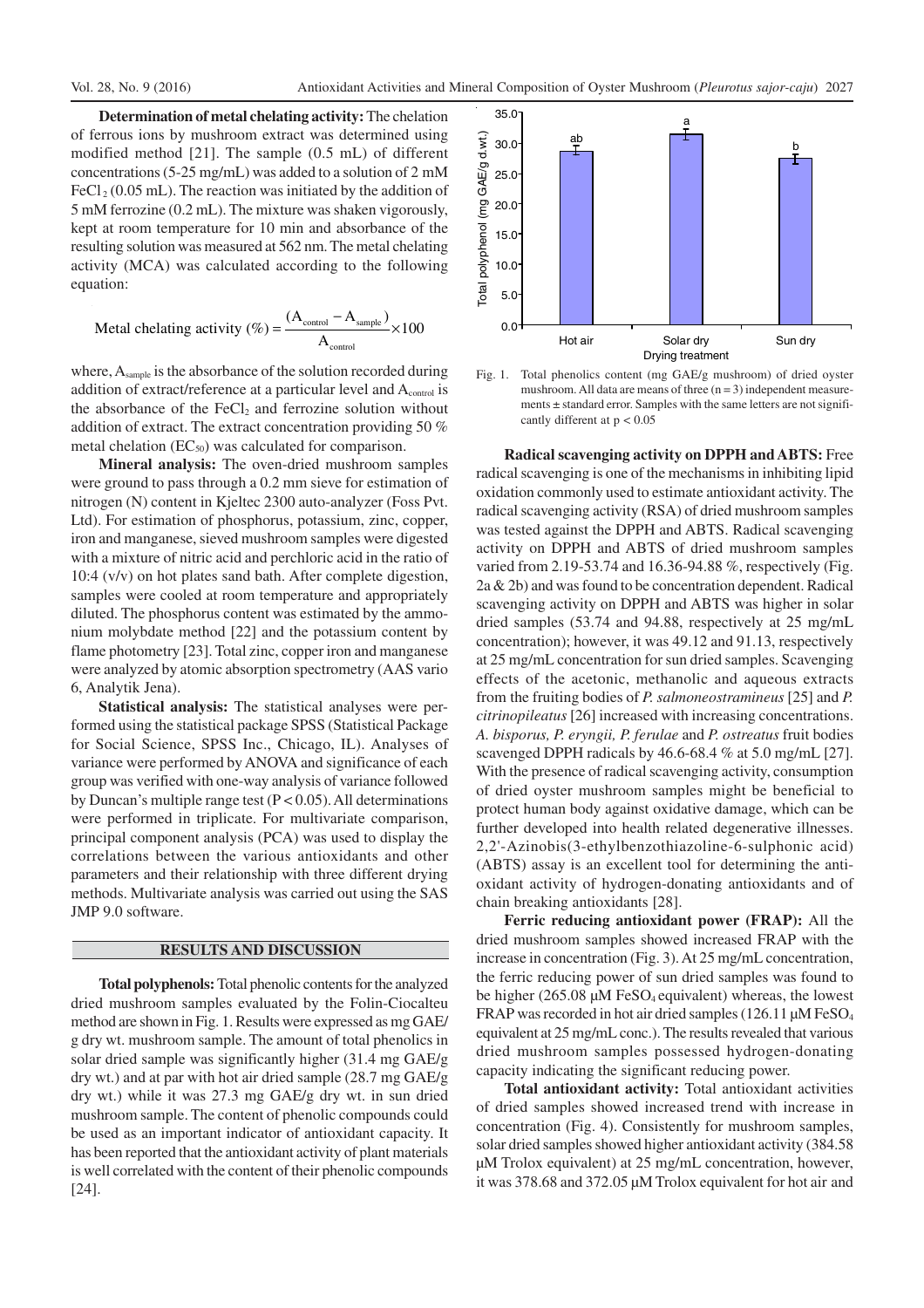

Fig. 2a. Radical scavenging activity on DPPH of dried oyster mushroom. All data are means of three (n = 3) independent measurements  $\pm$ standard error



Fig. 2b. Radical scavenging activity on ABTS of dried oyster mushroom. All data are means of three (n = 3) independent measurements  $\pm$ standard error



Fig. 3 FRAP value ( $\mu$ M FeSO<sub>4</sub> equivalent) of dried oyster mushroom. All data are means of three  $(n=3)$  independent measurements  $\pm$  standard error



Fig. 4. Total antioxidant activity of dried oyster mushroom. All data are means of three  $(n = 3)$  independent measurements  $\pm$  standard error

sun dried samples, respectively. Increase in antioxidant activities of *Pleurotus citrinopileatus* with increased concentration was also reported [29].

**Reducing power:** Reducing power of all the dried mushroom samples was excellent and increased steadily with the increased concentration (Fig. 5). The reducing powers of solar and sun dried samples was 0.30 at 25 mg/mL concentration and it was at par with hot air dried sample (0.29). The high reducing power exhibited by the sample might be indicative of the hydrogen donating ability of the active species present in the extracts [30]. Accordingly, all samples might contain higher amounts of reductone, which could react with free radicals to stabilize and block radical chain reactions.



Fig. 5. Reducing power of dried oyster mushroom. All data are means of three  $(n = 3)$  independent measurements  $\pm$  standard error

**Metal chelating activity:** The metal chelating activity of different dried mushroom samples on ferrous ions increased with increase in concentration (Fig. 6). The chelating activity of hot air dried sample (78.12 % at 25 mg/mL concentration) was higher but at par with solar and sun dried samples (77.50 and 74.37 %, respectively). Chelating ability of *H. marmoreus* (75.6-92.6 %) at 1-5 mg/mL was also reported [31]. Chelating agent may serve as secondary antioxidants as they reduce redox potential and stabilize the oxidized forms of metal ions.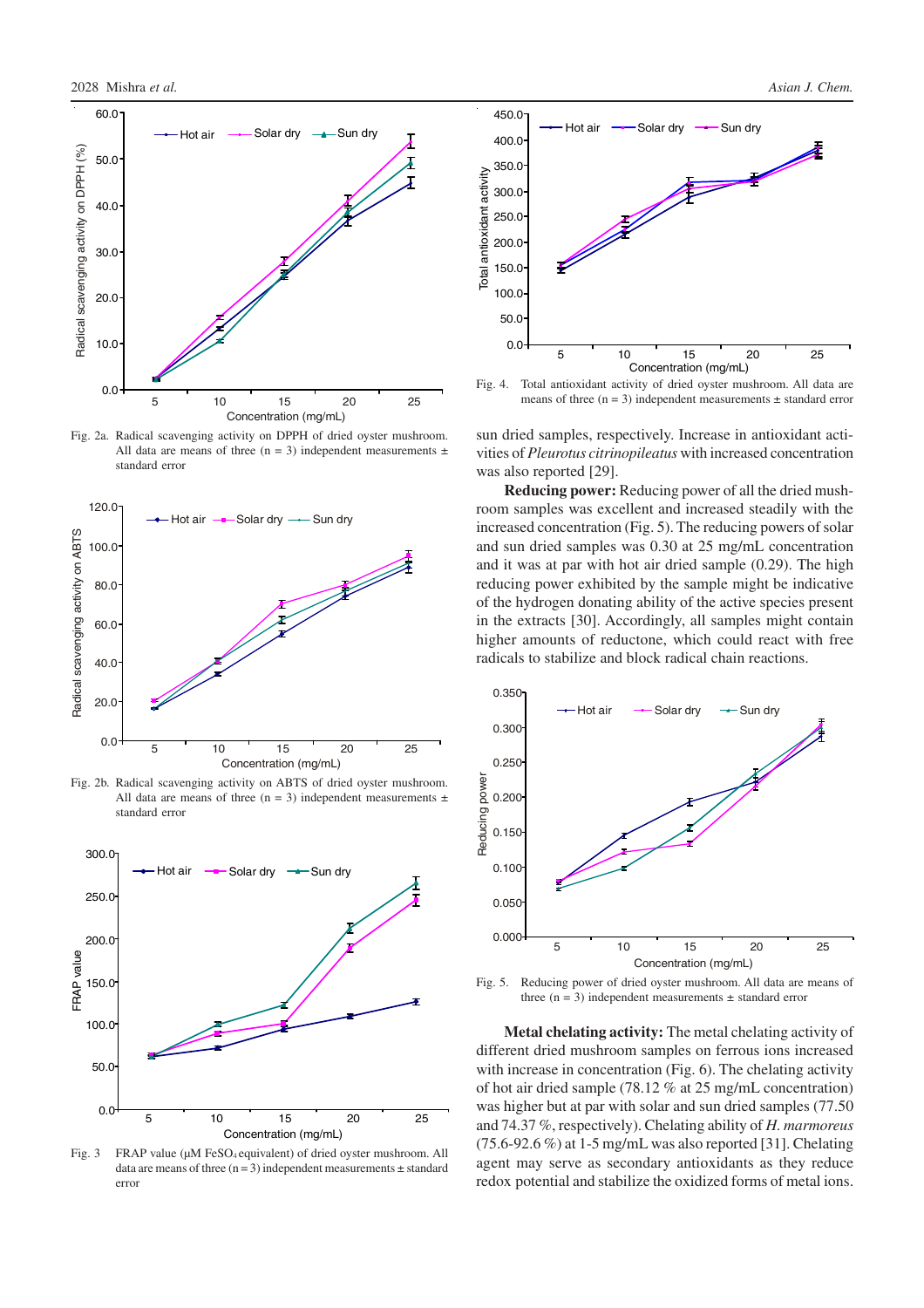| TABLE-1                                                                                                                                                   |                  |                   |                  |                    |                     |                   |                    |  |  |
|-----------------------------------------------------------------------------------------------------------------------------------------------------------|------------------|-------------------|------------------|--------------------|---------------------|-------------------|--------------------|--|--|
| MINERAL COMPOSITION OF Pleurotus sajor-caju AFTER DIFFERENT DRYING TREATMENT                                                                              |                  |                   |                  |                    |                     |                   |                    |  |  |
| Drying                                                                                                                                                    | Nitrogen         | Phosphorus        | Potassium        | <b>Zinc</b>        | Copper              | <b>Iron</b>       | Manganese          |  |  |
| treatment                                                                                                                                                 | $(\%)$           | (%)               | (%)              | (mg/g)             | (mg/g)              | (mg/g)            | (mg/g)             |  |  |
| Hot air drying                                                                                                                                            | $4.58 \pm 0.13a$ | $0.79 \pm 0.02a$  | $5.01 \pm 0.14a$ | $0.092 \pm 0.002a$ | $0.009 \pm .003$ ab | $0.167 \pm 0.05a$ | $0.034 \pm 0.009a$ |  |  |
| Solar drying                                                                                                                                              | $4.84 \pm 0.13a$ | $0.70 \pm 0.01$ b | $5.07 \pm 0.14a$ | $0.093 \pm 0.003a$ | $0.010 \pm 0.003a$  | $0.168 \pm 0.05a$ | $0.035 \pm 0.002a$ |  |  |
| Sun drying                                                                                                                                                | $4.43 \pm 0.13a$ | $0.69 \pm 0.02b$  | $4.80 \pm 0.13a$ | $0.091 \pm 0.002a$ | $0.092 \pm 0.003$ h | $0.149 \pm 0.04b$ | $0.032 \pm 0.009a$ |  |  |
| All data are means of three $(n = 3)$ independent measurements $\pm$ standard error; Within a column, samples with the same letters are not significantly |                  |                   |                  |                    |                     |                   |                    |  |  |

different at  $P < 0.05$ .



Fig. 6. Metal chelating activity of dried oyster mushroom. All data are means of three  $(n = 3)$  independent measurements  $\pm$  standard error

Since ferrous ions are the most effective pro-oxidants in food system, the high ferrous ion chelating abilities of the dried mushroom samples would be beneficial. This study could provide valuable information to support hot air and solar dried oyster mushroom as an excellent source of antioxidants in human diet.

**Mineral composition:** All the dried mushroom samples were further analyzed for mineral composition and the data obtained were presented in Table-1. Results showed higher amount of nitrogen (4.84 %), potassium (5.07 %), zinc (0.093 mg/g), copper  $(0.010 \text{ mg/g})$ , iron  $(0.168 \text{ mg/g})$  and manganese content (0.035 mg/g) in solar dried oyster mushroom, however, significantly higher amount of phosphorus (0.79 %) was found in hot air dried oyster mushroom. Mushrooms are reported to contain some important minerals like Ca, Fe, Zn, P, *etc*. [32,33]. Results obtained for the zinc concentration are within range of 0.03-0.18 mg/g as reported earlier [34]. The results obtained for iron are in agreement with the reported values of 0.01- 1.58 mg/g [35].

**Multivariate analysis:** Principal component analysis (PCA) is a useful statistical technique which has found application in reduction of the original variables (total phenolics, radical scavenging activity on DPPH and ABTS, FRAP, total antioxidant activity, reducing power and metal chelating activity) in a smaller number of underlying variables (principal component) in order to reveal the interrelationships between the different variables and to find the optimum number of extracted principal components. The first principal component (PC1) had the highest eigen value of 20.15 and accounted for 53 % variability in the data set while second principal component (PC2) had eigen value of 17.84 and accounted for 47 % variability. The principal component analysis (PCA) and their correlation are shown in Fig. 7. Among the parameters, radical scavenging activity on DPPH and ABTS were observed on the right upper side of the biplot with high positive loading for both PC1 and PC2, while FRAP was found with slightly lesser positive loadings on the right side of the biplot. This suggests radical scavenging activity on DPPH and ABTS are having positive correlation with solar dried *P. sajor-caju*. Principal component analysis showed positive correlations among the ascorbic acid, metal chelating activity, total phenols and DPPH scavenging activity in different edible mushrooms [36]. The results also showed that sun dried *P. sajor-caju* samples contained higher FRAP, while hot air dried samples showed higher metal chelating activity and total antioxidant activity.



Fig. 7. Multivariate comparison of different drying methods and various parameters using principal component

## **Conclusion**

The oyster mushrooms are very delicate, sensitive and start deteriorating immediately after the harvest; hence mushrooms need to dry in order to extend the shelf life. The results of the present study indicated that different dried oyster mushrooms are rich in different antioxidant activities and minerals. However, solar drying of oyster mushrooms is a practical approach where farmers can add the antioxidant activities and extend the shelf life of mushrooms. Solar dried oyster mushrooms can be incorporated in various recipes for